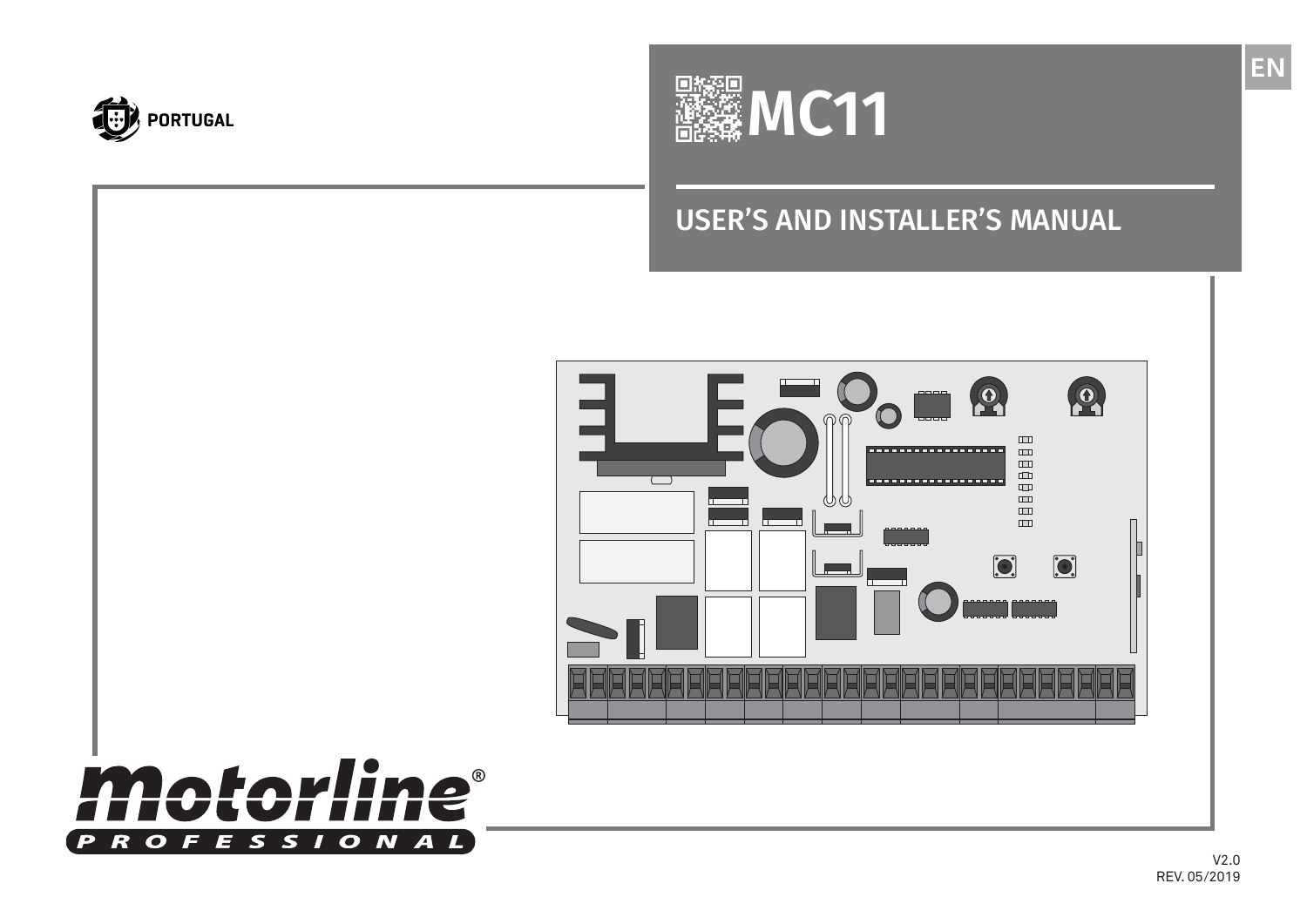# 00. CONTENT

### INDEX

| <b>01. SAFETY INSTRUCTIONS</b>               |           |  |
|----------------------------------------------|-----------|--|
| <b>02. THE CONTROL BOARD</b>                 |           |  |
| TECHNICAL SPECIFICATIONS                     | 4Α        |  |
| CONNECTOR'S DESCRIPTION                      | 4Α        |  |
| PROGRAMMING PRE-RECOMENDATIONS               | <b>5A</b> |  |
| <b>03. CONFIGURATION</b>                     |           |  |
| <b>ESSENTIAL INSTALLATION STEPS</b>          | <b>5A</b> |  |
| <b>MAIN MENU</b>                             | <b>5B</b> |  |
| <b>EXTENDED MENU 1</b>                       | <b>8A</b> |  |
| <b>EXTENDED MENU 2</b>                       | <b>9B</b> |  |
| <b>EXTENDED MENU 3</b>                       | 11A       |  |
| <b>RESET OF CONTROL BOARD</b>                | 11A       |  |
| 04. CONNECTION SCHEME                        |           |  |
| COMPONENT'S CONNECTION TO THE CONTROL BOARD  | 12        |  |
| <b>05. TROUBLESHOOTING</b>                   |           |  |
| INSTRUCTIONS FOR FINAL CONSUMERS/TECHNICIANS | 13        |  |

# 01. SAFETY INSTRUCTIONS

## ATTENTION:

This product is certified in accordance with European  $C \in$ Community (EC) safety standards.

This product complies with Directive 2011/65/EU of the European Parliament and of the Council, of 8 June 2011, on **RoHS** the restriction of the use of certain hazardous substances in electrical and electronic equipment.

(Applicable in countries with recycling systems).

This marking on the product or literature indicates that the product and electronic accessories (eg. Charger, USB cable, electronic material, controls, etc.) should not be disposed of as other household waste at the end of its useful life. To avoid possible harm to the environment or human health resulting from the uncontrolled disposal of waste, separate these items from other types of waste and recycle them responsibly to promote the sustainable reuse of material resources. Home users should contact the dealer where they purchased this product or the National Environment Agency for details on where and how they can take these items for environmentally safe recycling. Business users should contact their vendor and check the terms and conditions of the purchase agreement. This product and its electronic accessories should not be mixed with other commercial waste.



 $\boxtimes$ 

石立

This marking indicates that the product and electronic accessories (eg. charger, USB cable, electronic material, controls, etc.) are susceptible to electric shock by direct or indirect contact with electricity. Be cautious when handling the product and observe all safety procedures in this manual.



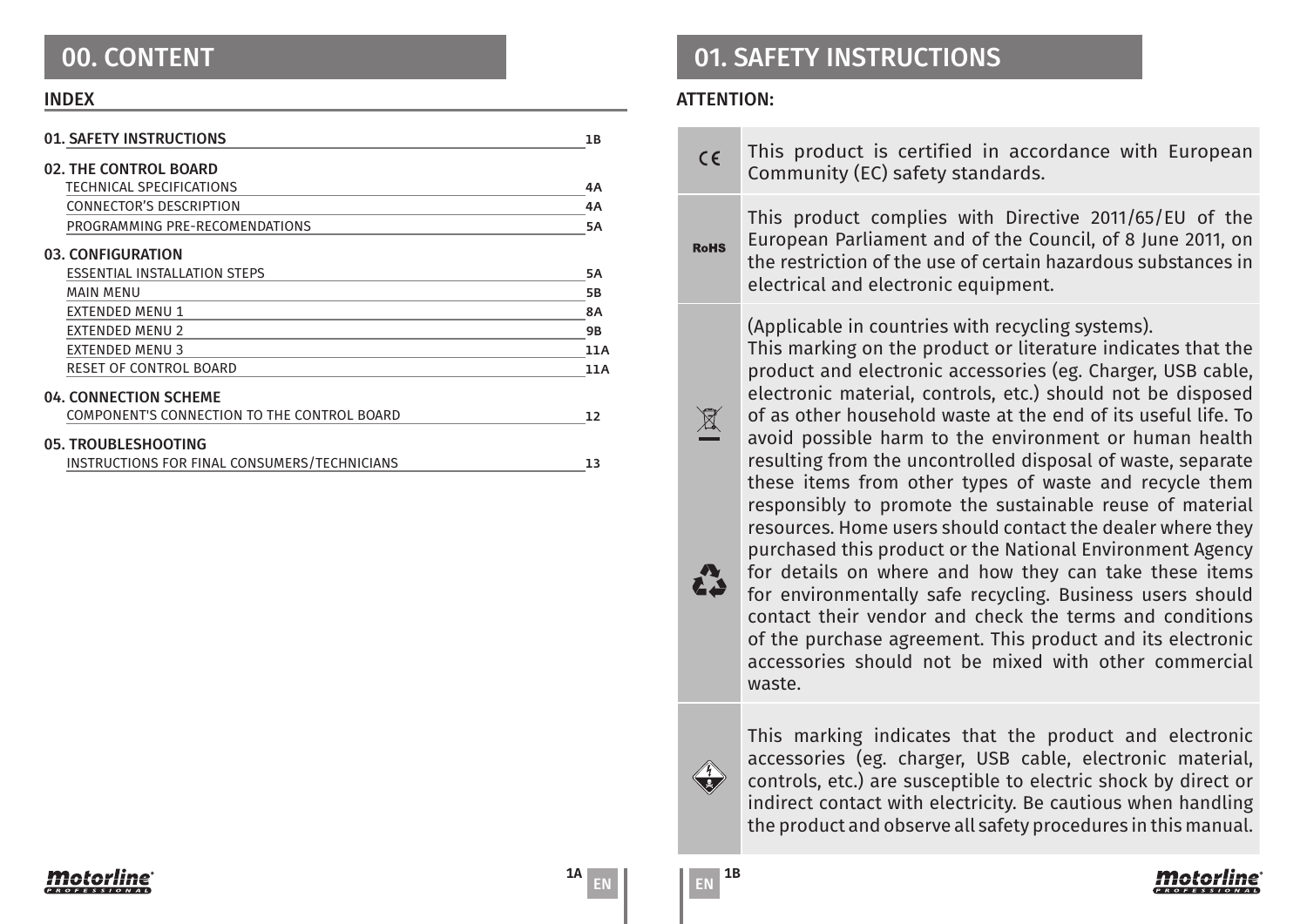## **GENERAL WARNINGS**

- •This manual contains very important safety and usage information. very important. Read all instructions carefully before beginning the installation/usage procedures and keep this manual in a safe place that it can be consulted whenever necessary.
- •This product is intended for use only as described in this manual. Any other enforcement or operation that is not mentioned is expressly prohibited, as it may damage the product and put people at risk causing serious injuries.
- •This manual is intended firstly for specialized technicians, and does not invalidate the user's responsibility to read the "User Norms" section in order to ensure the correct functioning of the product.
- •The installation and repair of this product may be done by qualified and specialized technicians, to assure every procedure are carried out in accordance with applicable rules and norms. Nonprofessional and inexperienced users are expressly prohibited of taking any action, unless explicitly requested by specialized technicians to do so.
- Installations must be frequently inspected for unbalance and the wear signals of the cables, springs, hinges, wheels, supports and other mechanical assembly parts.
- Do not use the product if it is necessary repair or adjustment is required.
- When performing maintenance, cleaning and replacement of parts, the product must be disconnected from power supply. Also including any operation that requires opening the product cover.
- •The use, cleaning and maintenance of this product may be carried out by any persons aged eight years old and over and persons whose physical, sensorial or mental capacities are lower, or by persons without any knowledge of the product, provided that these are supervision and instructions given by persons with experienced in terms of usage of the product in a safe manner and who understands the risks and dangers involved.

• Children shouldn't play with the product or opening devices to avoid the motorized door or gate from being triggered involuntarily.

## **WARNINGS FOR TECHNICIANS**

- Before beginning the installation procedures, make sure that you have all the devices and materials necessary to complete the installation of the product.
- You should note your Protection Index (IP) and operating temperature to ensure that is suitable for the installation site.
- Provide the manual of the product to the user and let them know how to handle it in an emergency.
- If the automatism is installed on a gate with a pedestrian door, a door locking mechanism must be installed while the gate is in motion.
- Do not install the product "upside down" or supported by elements do not support its weight. If necessary, add brackets at strategic points to ensure the safety of the automatism.
- Do not install the product in explosive site.
- Safety devices must protect the possible crushing, cutting, transport and danger areas of the motorized door or gate.
- Verify that the elements to be automated (gates, door, windows, blinds, etc.) are in perfect function, aligned and level. Also verify if the necessary mechanical stops are in the appropriate places.
- •The central must be installed on a safe place of any fluid (rain, moisture, etc.), dust and pests.
- You must route the various electrical cables through protective tubes, to protect them against mechanical exertions, essentially on the power supply cable. Please note that all the cables must enter the central from the bottom.
- If the automatism is to be installed at a height of more than 2,5m from the ground or other level of access, the minimum safety and health requirements for the use of work equipment workers at the work of Directive 2009/104/CE of European Parliament and of the Council of 16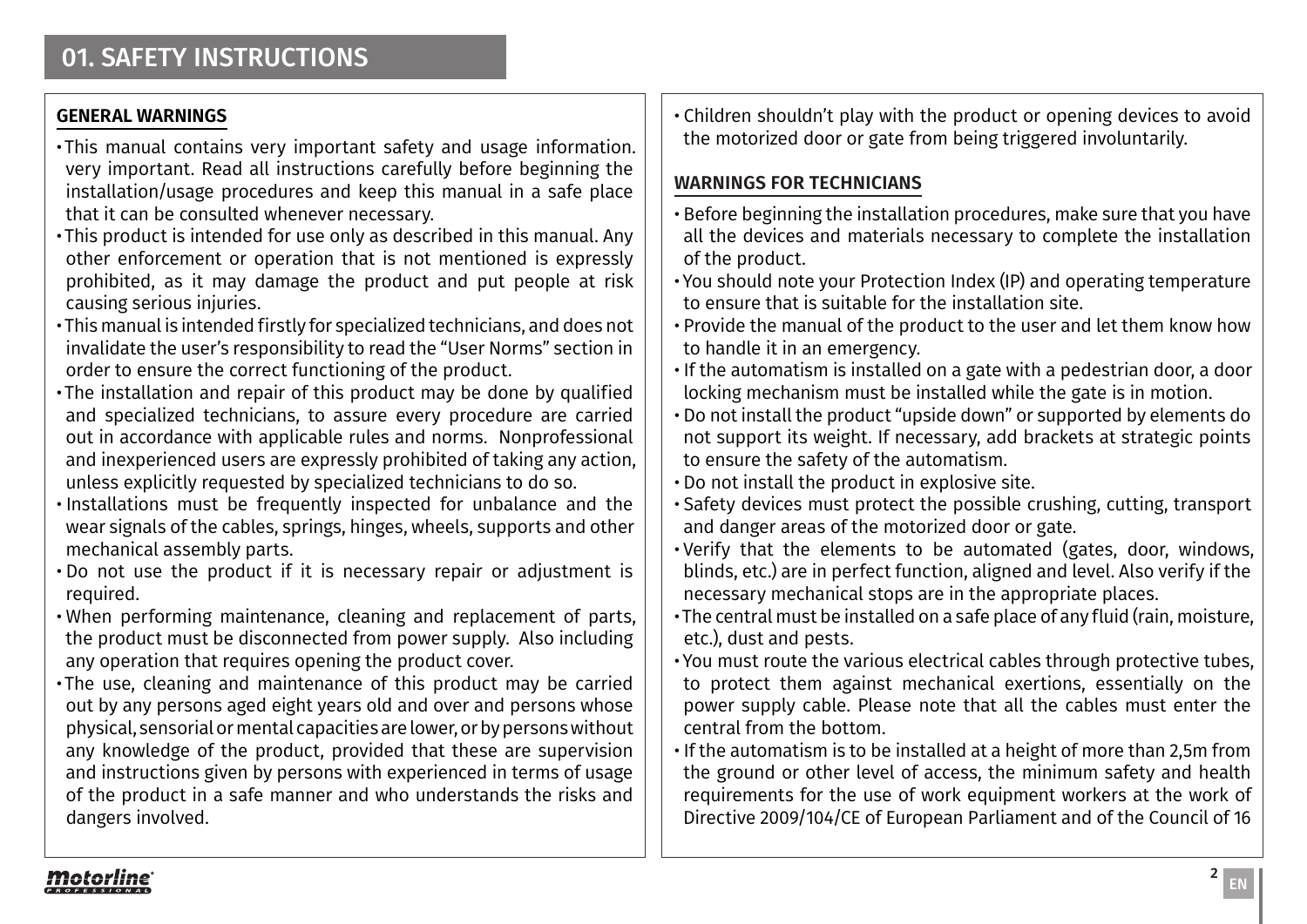## September 2009.

- Attach the permanent label for the manual release as close as possible to the release mechanism.
- Disconnect means, such as a switch or circuit breaker on the electrical panel, must be provided on the product's fixed power supply leads in accordance with the installation rules.
- If the product to be installed requires power supply of 230Vac or 110Vac, ensure that connection is to an electrical panel with ground connection.
- •The product is only powered by low voltage satefy with central (only at 24V motors)

# **WARNINGS FOR USERS**

- Keep this manual in a safe place to be consulted whenever necessary.
- If the product has contact with fluids without being prepared, it must immediately disconnect from the power supply to avoid short circuits, and consult a specialized technician.
- Ensure that technician has provided you the product manual and informed you how to handle the product in an emergency.
- If the system requires any repair or modification, unlock the automatism, turn off the power and do not use it until all safety conditions have been met.
- In the event of tripping of circuits breakers of fuse failure, locate the malfunction and solve it before resetting the circuit breaker or replacing the fuse. If the malfunction is not repairable by consult this manual, contact a technician.
- Keep the operation area of the motorized gate free while the gate in in motion, and do not create strength to the gate movement.
- Do not perform any operation on mechanical elements or hinges if the product is in motion.

# **RESPONSABILITY**

- Supplier disclaims any liability if:
	- Product failure or deformation result from improper installation use or maintenance!
	- Safety norms are not followed in the installation, use and maintenance of the product.
	- Instructions in this manual are not followed.
	- Damaged is caused by unauthorized modifications
	- In these cases, the warranty is voided.

## **SYMBOLS LEGEND:**













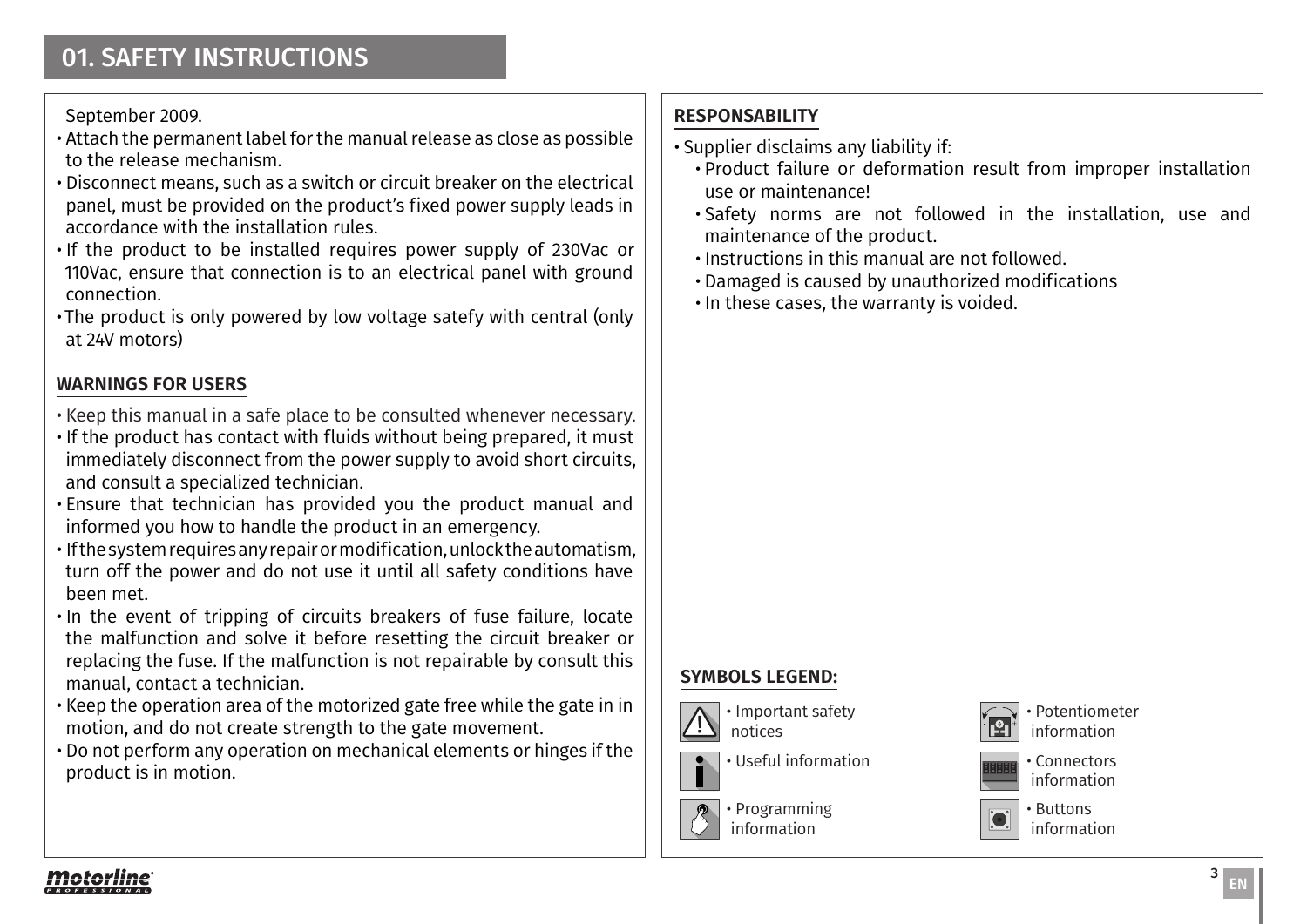# 02. THE CONTROL BOARD

## TECHNICAL CHARACTERISTICS CONNECTOR'S DESCRIPTION

The MC11 is a 24Vdc or 12Vdc electronic central unit for the automation of swing gates, sliding gates and bollards with radio receiver and built-in battery charger.

| • Transformer supply           | 110V/230Vac 50/60Hz 120W máx.      |
|--------------------------------|------------------------------------|
| • Control board supply         | 20Vac 50/60Hz 120W máx.            |
| • Intermittent output          | 24Vdc 4W máx.                      |
| • Emergency battery input      | 24Vdc 7A/h máx.                    |
| <b>· Engines Output</b>        | 24Vdc 2 x 50W máx.                 |
| • Electric Lock Output         | 24Vdc 12W máx                      |
| • Photocells suplly            | 24Vdc 3W máx.                      |
| • Indication lamp output       | 12Vdc 3W máx.                      |
| • Working Temperature          | $-25^{\circ}$ C to $+55^{\circ}$ C |
| • Radio receiver               | Rolling Code, 433,92 Mhz           |
| • Max TX Code in memory        | 120 (CODE or CODE PED)             |
| • Control board box dimensions | 240 x 190 x 110mm                  |
| • Protection grade             | <b>IP56</b>                        |

## CONNECTOR'S DESCRIPTION

| CN1 |                                                                                                                                                                                                                                                                                                                                                                                                                                                                                            |
|-----|--------------------------------------------------------------------------------------------------------------------------------------------------------------------------------------------------------------------------------------------------------------------------------------------------------------------------------------------------------------------------------------------------------------------------------------------------------------------------------------------|
|     | Output 0V to Motor 2<br>MOT <sub>2</sub><br>$\rightarrow$ Output 24Vdc max 50W to Motor 2<br>Output 0V to Motor 1<br>$\rightarrow$ Output 24Vdc max 50W to Motor 1<br>Output OV to Flashlight<br>Output 24Vdc 4W to Flashlight<br>Input 24Vdc 30W max to Solar Panel<br>$\rightarrow$ Input OV to Solar Panel or Emergency Battery<br>→ Input 24Vdc 1,2/7Ah ou <b>12Vdc 1,2Ah (only motor TELICA)</b> max to Emergency Battery<br>Power Input 20Vdc 120W max<br>Power Input 20Vdc 120W max |
|     | $03+04$ • <b>Emergency hattery</b> In case of nower failure these hatteries will sunnly nower to the automation                                                                                                                                                                                                                                                                                                                                                                            |

**Emergency battery:** In case of power failure, these batteries will supply power to the automation operation. The number of maneuvers depends on the installed battery and its condition.

**05** • **Solar panel:** Device input to charge the emergency battery.

**06**+**07** • **Flashing light:** Output for flashlight or courtesy. Its operation can be set in the CODE function of Extension Menu 2 (page 9B).

# <u>motorline</u>

EN EN

# 02. THE CONTROL BOARD

| CN <sub>2</sub><br><b>IEIEIEIE</b>                                                                                                                                                                                                                                                                                                                                                                                                                                                                                                                                                                                                                                                                                                                                                                                                                                                                                                                                                                                                                                                                                                                                                                                                                                                                                                                      |                                                                                                       |                              |                                                                             |                                                                      |                                  |
|---------------------------------------------------------------------------------------------------------------------------------------------------------------------------------------------------------------------------------------------------------------------------------------------------------------------------------------------------------------------------------------------------------------------------------------------------------------------------------------------------------------------------------------------------------------------------------------------------------------------------------------------------------------------------------------------------------------------------------------------------------------------------------------------------------------------------------------------------------------------------------------------------------------------------------------------------------------------------------------------------------------------------------------------------------------------------------------------------------------------------------------------------------------------------------------------------------------------------------------------------------------------------------------------------------------------------------------------------------|-------------------------------------------------------------------------------------------------------|------------------------------|-----------------------------------------------------------------------------|----------------------------------------------------------------------|----------------------------------|
| —► Entrada para pólo quente da Antena<br>- Entrada para massa da Antena<br>ጠ<br>$\rightarrow$ NC input for anti-crushing photo-cells<br>$\overline{\mathbb{O}}$ $\frac{\mathbb{S}}{\mathbb{E}}$<br>$\rightarrow$ NC input for anti-crushing photocells<br>FA2<br>$\overline{\mathbb{O}}$<br>$ \overline{\triangleright}  \rightarrow$ Common line<br>$\overline{\mathbb{O}}$ $\overline{\mathbb{E}}$<br>$\rightarrow$ NC input for interior photocells<br>$\overline{\Phi}$<br>$\rightarrow$ NC input for external photocells<br>FA1<br>$\overline{\bigoplus}$ $\mathbb{Z}$<br>$\rightarrow$ NC input for external photocells<br>$\overline{\mathbb{D}}$ a<br>$\rightarrow$ NO input for emergency stop devices<br>$\textcircled{1}\triangleright\rightarrow$ Common line<br>$\Phi^{\text{eff}}$<br>$\rightarrow$ NO input for Pedal Openning button<br>$\overline{\mathbb{O}}$<br>ן ≣<br>$\rightarrow$ NO input for Pedal Openning button<br><b>OBEX</b><br>$\rightarrow$ Output OV to Flashlight<br>$\rightarrow$ Output 12Vdc 3W to Flashlight<br>$\boxed{\mathbb{O}}$ $\rightarrow$ Output OV for Accessories power supply<br>$\overline{\mathbb{O}}$ $\geq$<br>$\rightarrow$ Output 24Vdc 3W for Accessories power sup-ply<br>$\mathbb{O}$ i<br>→ Output OV for Electric Lock<br>$ \overline{\mathbb{B}} $<br>→ Output 12V 24Vdc for Electric Lock |                                                                                                       |                              |                                                                             |                                                                      |                                  |
|                                                                                                                                                                                                                                                                                                                                                                                                                                                                                                                                                                                                                                                                                                                                                                                                                                                                                                                                                                                                                                                                                                                                                                                                                                                                                                                                                         | <b>01+02 • Electric lock:</b> 24Vdc output with a maximum capacity of 12W.                            |                              |                                                                             |                                                                      |                                  |
|                                                                                                                                                                                                                                                                                                                                                                                                                                                                                                                                                                                                                                                                                                                                                                                                                                                                                                                                                                                                                                                                                                                                                                                                                                                                                                                                                         | 03+04 . Power supply Accessories: Power supply Accessories: Output 24Vdc with maximum capacity of 3W. |                              |                                                                             |                                                                      |                                  |
| 05+06 . Signal lamp: Output 12Vdc with maximum capacity of 3W. The light blinks slowly when the gate is<br>opening and blinks rapidly when the gate is closing.                                                                                                                                                                                                                                                                                                                                                                                                                                                                                                                                                                                                                                                                                                                                                                                                                                                                                                                                                                                                                                                                                                                                                                                         |                                                                                                       |                              |                                                                             |                                                                      |                                  |
| 07+09   08+09 • Pushbutton: NO input for gate activation buttons. The type of operation is defined in the CODE<br>function of the Extension Menu 1.                                                                                                                                                                                                                                                                                                                                                                                                                                                                                                                                                                                                                                                                                                                                                                                                                                                                                                                                                                                                                                                                                                                                                                                                     |                                                                                                       |                              |                                                                             |                                                                      |                                  |
|                                                                                                                                                                                                                                                                                                                                                                                                                                                                                                                                                                                                                                                                                                                                                                                                                                                                                                                                                                                                                                                                                                                                                                                                                                                                                                                                                         | $09+10 \cdot$ STOP: NC input for emergency stop devices.                                              |                              |                                                                             |                                                                      |                                  |
| <b>Photocell Circuit:</b>                                                                                                                                                                                                                                                                                                                                                                                                                                                                                                                                                                                                                                                                                                                                                                                                                                                                                                                                                                                                                                                                                                                                                                                                                                                                                                                               | 11+14   12+14   13+14   15+14   16+14 ·                                                               | <b>CLOSED</b><br><b>GATE</b> | <b>GATE IS OPENING</b>                                                      | <b>OPENED GATE</b>                                                   | <b>GATE IS</b><br><b>CLOSING</b> |
| $11 + 14$<br>$12 + 14$                                                                                                                                                                                                                                                                                                                                                                                                                                                                                                                                                                                                                                                                                                                                                                                                                                                                                                                                                                                                                                                                                                                                                                                                                                                                                                                                  | <b>EXTERNAL PHOTOCELLS</b><br>(with closing intervention)                                             | Without<br>influence         | Without influence                                                           | Do not let it close.                                                 | Stop and<br>reverse              |
| $13 + 14$                                                                                                                                                                                                                                                                                                                                                                                                                                                                                                                                                                                                                                                                                                                                                                                                                                                                                                                                                                                                                                                                                                                                                                                                                                                                                                                                               | <b>INTERIOR PHOTOCELLS</b><br>(with opening intervention)                                             | Do not let<br>it open        | Stops and stands still<br>waiting for the photoce-<br>lls to be restored    | Without influence                                                    | Without<br>influence             |
| $15 + 14$                                                                                                                                                                                                                                                                                                                                                                                                                                                                                                                                                                                                                                                                                                                                                                                                                                                                                                                                                                                                                                                                                                                                                                                                                                                                                                                                               | <b>ANTI-CRUSHING</b>                                                                                  | Do not let                   | Stops and relieves<br>slightly. If the photocells<br>are restored, the gate | Do not let it close. If<br>the photocells have<br>been restored, the | Without                          |



**16 + 14**

**PHOTOCELLS** (with opening intervention)

it open

is stopped waiting for a gate is stopped wainew order to continue ting for a new order

to close.

influence

Motorline

opening.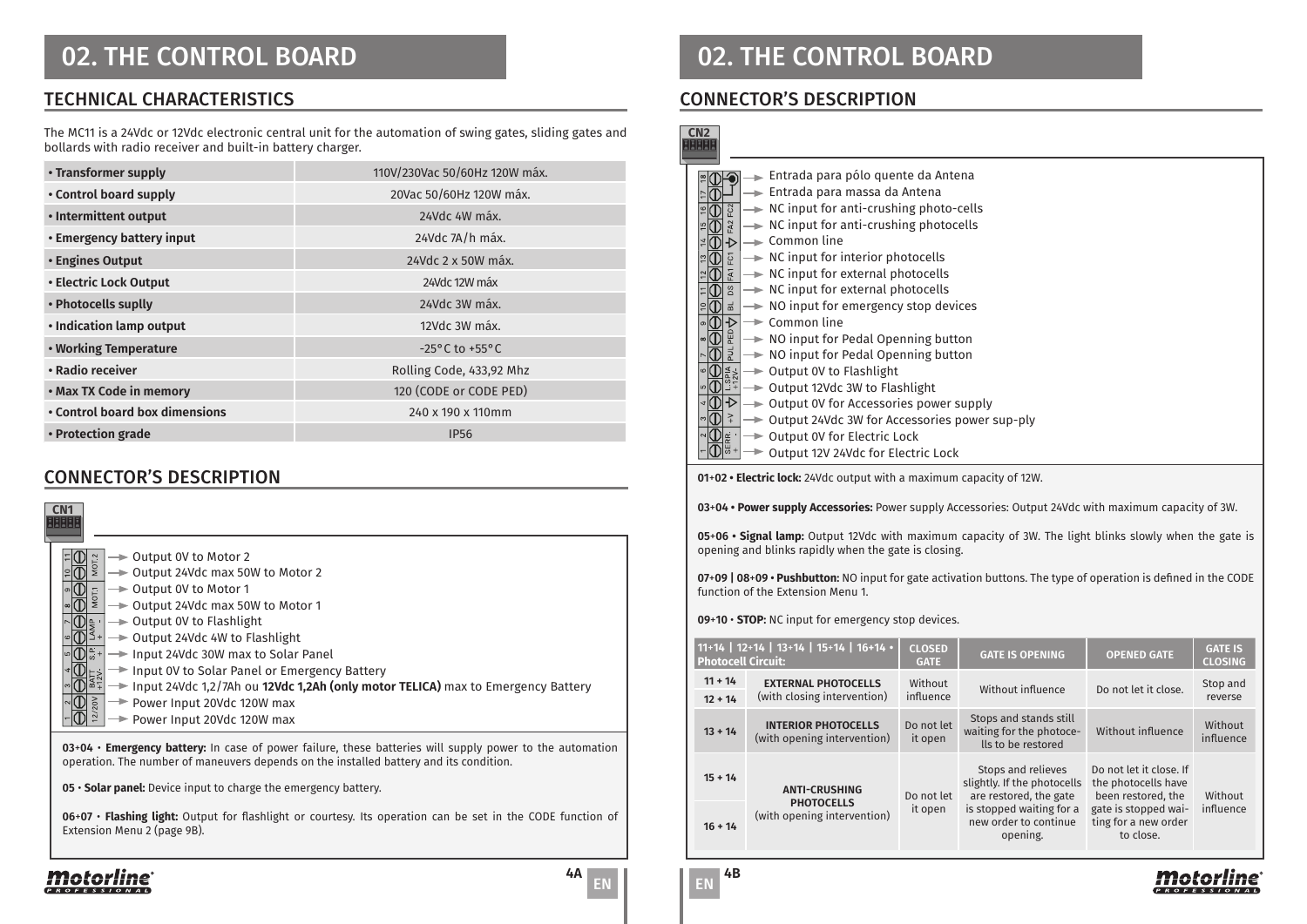# 02. THE CONTROL BOARD

## PROGRAMMING PRE-RECOMENDATIONS

#### **•PROGRAMMING THE CONTROL BOARD - BUTTONS SEL/SET**



**SEL button**: It makes the selection of the function to change. The selection is identified by the flashing of the LED corresponding to the selected function at that time. Pressing the SEL button repeatedly will cycle through the various functions to be programmed. The selection remains active for 10 seconds, after these time the control board returns to original status (no active selection).

**SET button:** Makes programming the selected function through the **SEL** button.



The SET button may be substituted by a remote control from the latter is programmed.

#### **• POWER AND SPEED OF MOTORS - VR1**

19 FORZA VELOCITA: The control board has a trimmer VR1 to adjust the force and speed of the motors controlled by the microprocessor. The adjustment can be effected between 50% and 100% the power. At each start-up movement, the control board applies the maximum power during 2 seconds, even when it is made regulating force to a value than not the maximum.

When you adjust the trimmer VR1 has to remake course programming, as they could varied the times of maneuvering and deceleration.

#### **• SENSITIVITY - VR2**



SENSIBILITA: This potentiometer allows the adjustment of the sensitivity required for the detection of obstacles, controlled by the microprocessor. The regulation can be for a time between 0.1 seconds and a maximum of 3 seconds.

# 03. PROGRAMMING

## ESSENTIAL INSTALLATION STEPS

- **01**  Connect all accessories according to the wiring diagram (page 12).
- **02**  Connect the control board to a 20Vac power supply.
- **03**  In the **EXTENSION MENU 1**, check that the slowdown is on / off and set it as you wish.
- **04**  Program the automatic course **MAIN MENU** (page 5B).
- **05**  Program a command (page 6A).

# 03. PROGRAMMING

## MAIN MENU

The MAIN MENU contains the main functions for automation programming, with direct access via the **SEL** key.

| <b>MAIN MENU</b>                       |                                       |                                 |  |
|----------------------------------------|---------------------------------------|---------------------------------|--|
| <b>LED</b>                             | <b>LED OFF</b>                        | <b>LED ON</b>                   |  |
| • TIPO MOT.                            | Linear consumption (recommended)      | Variable consumption            |  |
| • AUTO PGM                             | Programming Auto = OFF                | Programming Auto = ON           |  |
| No programmed commands<br>$\cdot$ CODE |                                       | Programmed command(s)           |  |
| • CODE PED.                            | No programmed commands                | Programmed command(s)           |  |
| $\cdot$ T. MOT.                        | Working Time = 30sec                  | Programmed Working Time         |  |
| • T. MOT. PED.                         | Pedestrian Work Time = 10sec          | Programmed Pedestrian Work Time |  |
| • T. PAUSA                             | Automatic Close = OFF                 | Automatic Close = ON            |  |
| • T. RIT. ANTE                         | Programmed time<br>Leaf Delay = $OFF$ |                                 |  |

#### **• TIPO MOT. | LINEAR OR VARIABLE ACTUATION**

The motors with linear actuation do not have variations in the consumption, whereas, the motors with variable action have different peaks of consumption. You can select 1 of the 2 engine types.

**Factory setting:** Linear Consumption

```
\mathbb{R} Variable consumption \mathbb{R} Linear consumption
```


⋒

**01 •** Press **SEL** button the times necessary until the **TIPO MOT. LED** starts to flash. **02 •** Press the **SET** button for 1 second.

**03 •** The **TIPO MOT. LED** lights indicating that the motor with variable consumption is selected and the LED off indicates that the motor with linear consumption is selected.

#### • **AUTO PGM** | **AUTOMATIC PROGRAMMING (NOT RECOMMENDED FOR NON-COURSE ENGINES)**

#### **Program the working time:**

**01 •** Unlock the automatisms, and place the leaves of the gate halfway. Lock again the automatic controls.

- **02 •** Press **SEL** button the times necessary until the **AUTO PGM LED** starts to flash.
- **03 •** Press the **SET** key continuously, without leaving until the end of the process.
- **04 •** The engine 2 will close until it reaches the stop.



If the motor is moving in the opposite directi-on, turn the power switch off, replace the motor wires, and then turn it back on.

- **05** The engine 1 will close until it reaches the stop.
- **06** The door will reopen and close (engine 1 and engine 2).
- **07** When you reach the end of the course, press **SET** again to end the opening. **AUTO PGM**



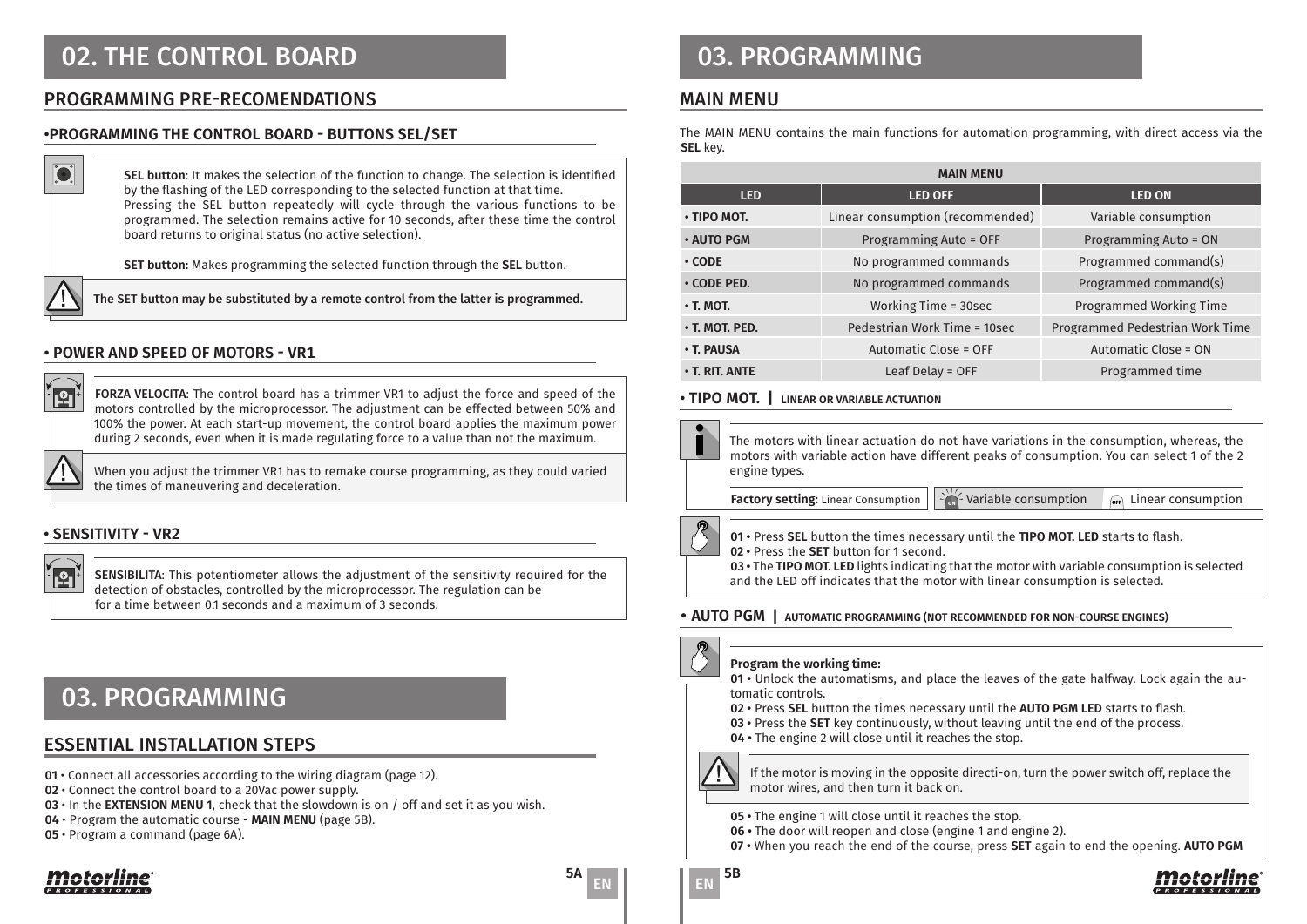## MAIN MENU MAIN MENU

#### stops blinking.

**NOTE •** The control panel automatically sets a 15% slowdown of the total stroke, both at the end of the opening and at the end.



Instead of using the SET button of the control board, you can use a trasmitter that is already programmed.

#### **• CODE | PROGRAMMING OF COMMANDS FOR TOTAL OPENING**



The control board accepts only Dip-Switch or Rolling Code MOTORLINE transmitters, and has a maximum capacity of 120. When trying to program the 1212 transmitter, all the programming LEDs will flash simultaneously to indicate that the memory is full.

Command programmed  $\sqrt{G_{\text{F}}$  Without commands programmed

#### **To program new transmitters:**

**01 •** Press **SEL** button the times necessary until the **CODE LED** starts to flash.

- **02 •** Press once the transmitter's button you want to program for 1 second.
- **03 •** The **CODE LED** lights up permanently, indicating the successful of the programming.



If the **CODE LED** starts blinking fast, it means that the control board has not accepted the programming of the command or that it is already stored in memory.

#### **To delete all configured transmitters:**

**01 •** Press the **SEL** button once, and the **CODE LED** will begin to flash.

- **02** Press the **SET** key until the **CODE LED** turn off.
- **03 •** The **CODE LED** turns off and all transmitters have been deleted.

### **• CODE PED.** | **PEDESTRIAN OPERATION**



The control board allows to start only one motor in order to permit pedestrian passage. With this function, pressing the transmitter, will only open the door with the motor 1.

 $\epsilon$  Command programmed  $\epsilon$  Geg Without commands programmed

Motorline®

#### **To program new transmitters to pedestrian mode:**

- **01 •** Press **SEL** button the times necessary until the **CODE PED LED** starts to flash.
- **02 •** Press the transmitter's button that you want to program during 1 second.
- **03 •** The **CODE PED LED** is lit indicating that the command has been programmed.

#### **To delete all configured transmitters:**

- **01 •** Press **SEL** button the times necessary until the **CODE PED LED** starts to flash.
- **02** Press the **SET** key until the **CODE PED LED** turn off.
- **03** The **CODE LED PED** turns off signaling that all the commands have been cleared.

# 03. PROGRAMMING

#### **• T. MOT. | PROG. WORKING AND DECELERATION TIME (RECOMMENDED FOR ENGINES WITH END OF COURSE)**

This function allows manual programming of working time and deceleration. Use it only if you can not perform the desired function with the AUTO PGM. The maximum working time is 4 minutes.

**NOTE** • To carry out this programming, the motors must have a mechanical stop. If you have made an automatic course program (AUTO PGM function), the control panel will override this programming and take the programmed course manually.

**Factory setting:** Working Time = 30sec

 $\frac{N!}{N}$  With working

**OFFI** No working time



#### **Programming motor's time and slowdown (closed gate):**

**01 •** Press **SEL** button the times necessary until the **T.MOT. LED** starts to flash. **02 •** Press the **SET** button for 1 second, so that the Motor 1 start opening.



If any of the motors do not start the opening, turn the power switch off, replace the wires of the motor (s), and then turn it back on.

**03 •** Press the **SET** button for 1 second, when the gate is at the desired point to start deceleration.

**04 •** Press again **SET** button when you want to establish the opening limit-switch. At this time, T. MOT. LED will quickly flash and automatically the motor 2 will start the opening maneuver. **05 •** Press the **SET** button for 1 second, when the gate is at the desired point to start deceleration.

**06 •** Press again **SET** button when you want to establish the opening limit-switch.

**07 •** The **T. MOT.LED** will quickly flash indicating that programming for closing can be performed and automatically the motor 2 starts the closing maneuver. Repeat the process to program the closing.

#### **Programming motor's time without slowdown (closed gate):**

To make the programming without slowdown, leave the gate reach the opening limit switch and press **TWICE** (quickly) the **SET** button. The LED T. MOT. will flash quickly and the motor starts the closing maneuver. When the gate reaches the closing limit switch again, click SET twice to finish programming.



Instead of using the central's **SET** button during programming, you can use the key of a remote control that is already programmed.



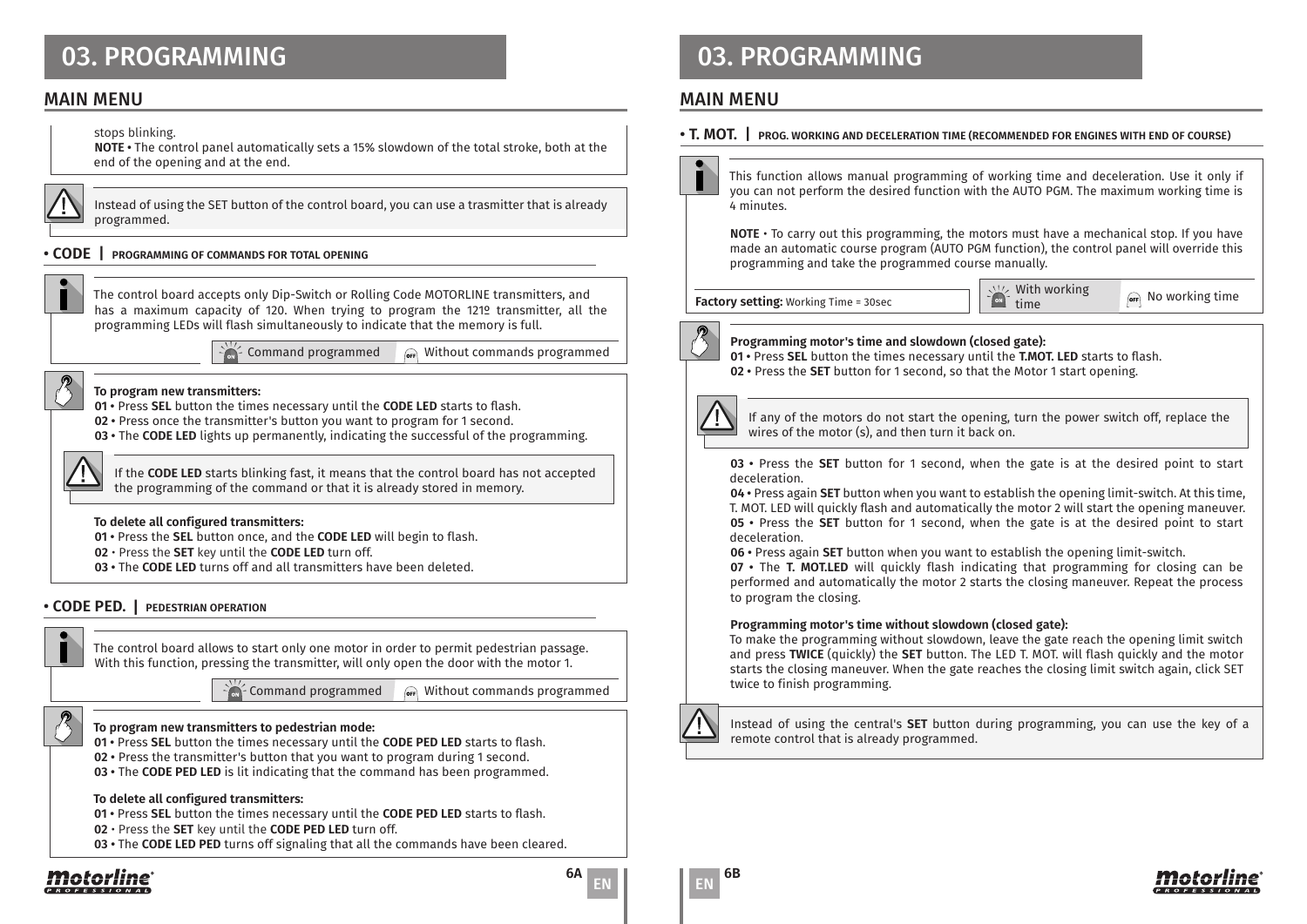#### **• T. MOT. PED | PROGRAMMING PEDESTRIAN WORKING TIME**



#### **• T. PAUSA | PROGRAMMING PAUSE TIME FOR AUTOMATIC CLOSING (MAX 4 MIN)**



This function allows you to set the time that the gate remains open after the end of the opening maneuver. After this time, the control board automatically initiates the closing.

**Factory setting:** Automatic Close = OFF

With automatic closing Without automatic **OFF** closing

# 03. PROGRAMMING

## MAIN MENU MAIN MENU

### **Program time:**

**01 •**Press SEL button the times necessary until the **T. PAUSA LED** starts to flash. **02 •** Press the **SET** button for 1 second. **03 •** Wait the desired time for pause time. (Eg 30 seconds) **04 •** Press **SET** button again.

**05 • T. PAUSA LED** stays lit and the pause time is set.

### **Delete programming:**

**01 •** Press **SEL** button the times necessary until the **T.PAUSA LED** starts to flash. **02 •** Double-press the **SET** button within 2 sec.

**03 •** The **T.PAUSA LED** turns off and the function stays disabled.



Instead of using the central's **SET** button during programming, you can use the key of a remote control that is already programmed.

#### **• T. RIT. ANTE | PROGRAMMING THE DOOR DELAY IN CLOSURE (15 SECONDS MAX.)**



## **Set closing delay:**

**01 •** Press the **SEL** button as often as necessary until the **T. RIT. ANTE LED** starts flashing. **02 •** Press the **SET** button for 1 second.

**03 •** Wait for the desired delay time, and press the **SET** key for 1 second.

Therefore, on closing, the delay time will be stipulated by the option while the opening is fixed in 2 seconds.

**04 •** The **T. RIT. ANTE LED** will light up, signaling the success of the operation.

#### **Delete programming:**

**01 •** Press the **SEL** button until the **T. RIT. ANTE LED** will flashing.

**02 •** Press the **SET** button twice in less than 2 seconds.

**03 •** The **T. RIT. ANTE LED** will off, signaling the success of the operation.







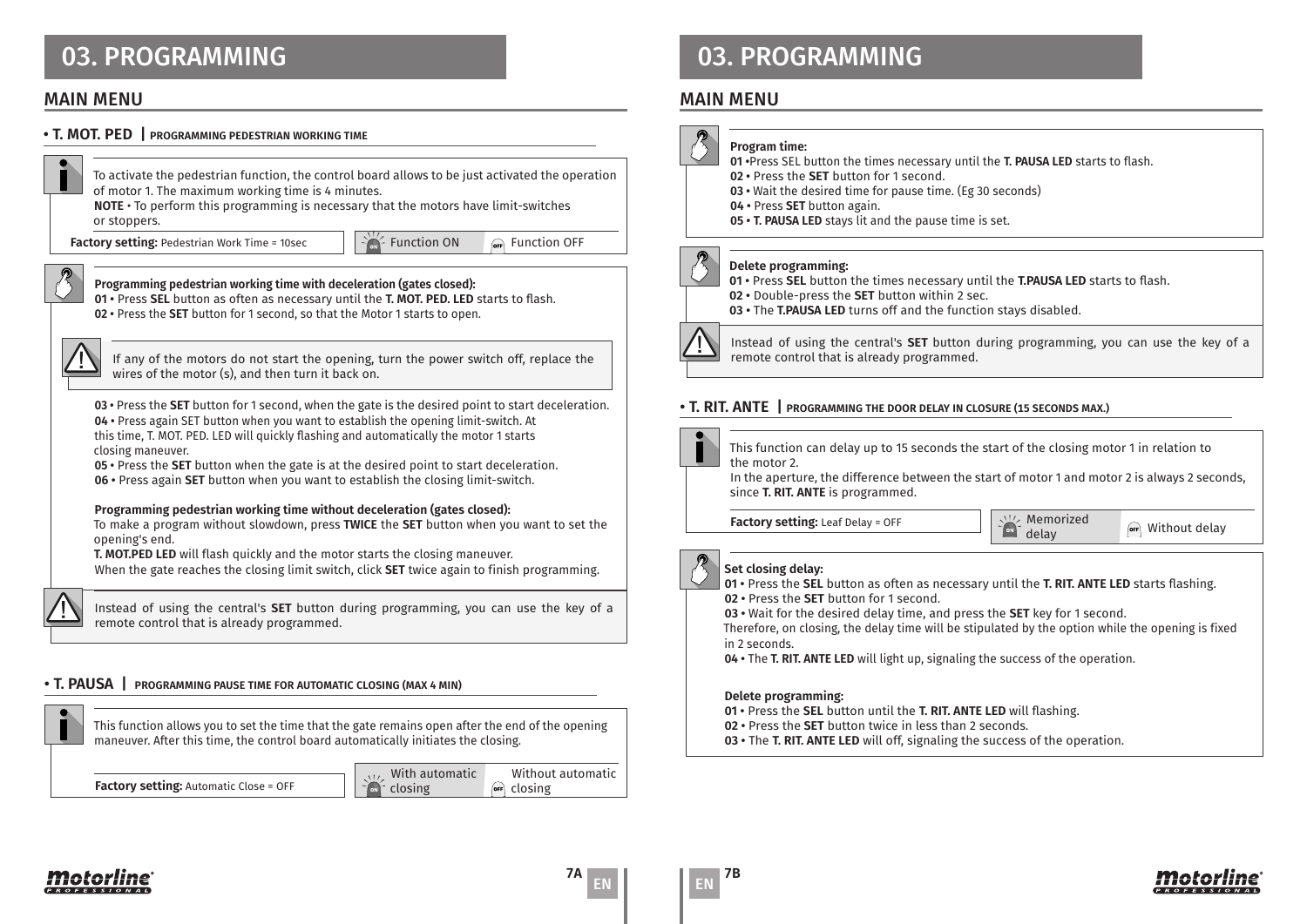## EXTENDED MENU 1

The control panel has an EXTENSIVE MENU 1, with more functions for programming. To access the options of extended menu 1 follow these instructions:

**01 •** Press continuously the **SET** button for 5 seconds and the **T.PAUSA LED** and **T. RIT. ANTE LED** will flash alternately.

**02 •** You have 30 seconds to select functions from the extended menu 1 (using the **SEL** and **SET** button), and that after this time the control board returns to main menu.

| <b>EXTENDED MENU 1</b> |                                   |                                  |  |
|------------------------|-----------------------------------|----------------------------------|--|
| <b>LED</b>             | <b>LED OFF</b>                    | <b>LED ON</b>                    |  |
| $\cdot$ TIPO MOT.      | Inhibition Commands Opening = OFF | Inhibition Commands Opening = ON |  |
| • AUTO PGM             | Electric brake = OFF              | Electric brake = $ON$            |  |
| $\cdot$ CODE           | <b>Automatic Operation</b>        | Step by Step Operation           |  |
| $\cdot$ CODE PED.      | Opening push = OFF                | Opening push = ON                |  |
| $\cdot$ T. MOT.        | Closing $push = OFF$              | Closing $push = ON$              |  |
| • T. MOT. PED.         | Follow $Me = OFF$                 | Follow Me = $ON$                 |  |
| • T. PAUSA             | Alternative intermittence ON/OFF  |                                  |  |
| $\cdot$ T. RIT. ANTE   | Alternative intermittence ON/OFF  |                                  |  |

#### **• TIPO MOT. | TRANSMITTER INHIBITION DURING THE OPENING AND PAUSE TIME (IF INSERTED)**

With this function activated, the control panel will reject all command signals during opening and pause time of the operator. It is important that the function is activated when a magnetic turn is installed, as the control panel will ignore.

**Factory setting:** Inhibition Commands Opening = OFF **Individual Individual In** Inhibit disabled

#### **Enable / Disable transmitter inhibition:**

**01 •** Enter the Extended Menu 1.

**02 •** Press **SEL** button as often as necessary until the **TIPO MOT. LED** starts to flash.

**03 •** Press the **SET** key (1 second) to activate / deactivate the function.

**04 • TIPO MOT. LED** will turn on/off, signaling the success of the operation.

## **• AUTO PGM | ELECTRIC BRAKE**



П

With this function active, when the automatism finishes a maneuver (reaching the limit switch), the control board briefly reverses the motor's power supply to stop it immediately (eg. gates with inclination).

**Factory setting:** Electric brake = OFF Function ON Function OFF

# Motorline

**8A 1 8B** 

# 03. PROGRAMMING

## EXTENDED MENU 1

## **01 •** Enter the Extended Menu 1.

**02 •** Press **SEL** button the times necessary until the **AUTO PGM LED** starts to flash. **03 •** Press the **SET** key (1 second) to activate / deactivate the function.

**04 • AUTO PGM LED** will turn on/off, signaling the success of the operation..

#### **• CODE | STEP BY STEP / AUTOMATIC FUNCTIONING**



#### **Automatic Mode Functioning (LED CODE OFF):**

- The first impulse transmitter/pushbutton triggers the opening of the gate.
- The second impulse (after gate fully opens) triggers the closing of the gate. • If you press the command during opening or closing maneuvers, the gate inverts the direction until the new direction is completed.

#### **Step by Step Mode Functioning (LED CODE ON):**

For each order you send from a remote control/push button, the control board will have a behave like: open-stop-close-stop-open - (...). The control board is supplied by the manufacturer with the step by step active.

**Note •** If **T. PAUSA** is active (lit) and stops the gate during opening, it will be stopped until the pause time has elapsed, to close automatically. If you stop during closing, it will only re-open when you receive a new order.

**Factory setting:** Automatic Operation

Step By Step <u>Gee</u> Automatic

#### **To change the operating mode:**

**01 •** Enter the Extended Menu 1.

- **02 •** Press **SEL** button as often as necessary until the **CODE LED** starts to flash.
- **03 •** Press the **SET** key (1 second) to activate / deactivate the function.
- **04 • CODE LED** will turn on/off, signaling the success of the operation.

### **• CODE PED. | OPENING PUSH**





- **Activate Opening push with maximum force: 01 •** Enter the Extended Menu 1.
- **02 •** Press **SEL** button as often as necessary until the **CODE PED LED** starts to flash.
- **03 •** Press the **SET** key (1 second) to activate / deactivate the function.
- **04 • CODE PED LED** will turn on/off, signaling the success of the operation.



EN EN

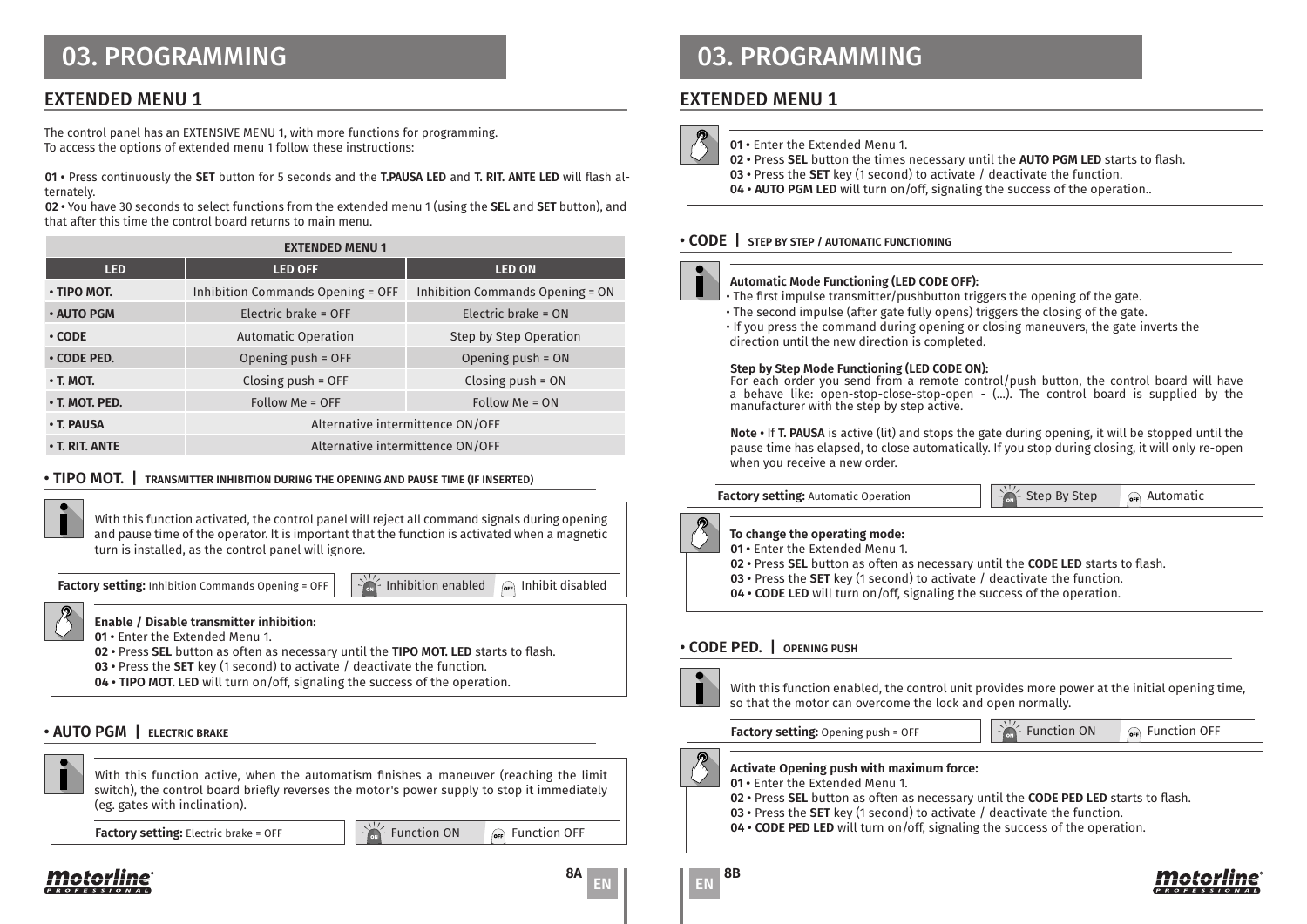## EXTENDED MENU 1

#### **Activate Opening Push with the force set on the potentiometer:**

- **01 •** Enter the Extended Menu 1.
- **02 •** Press **SEL** button as often as necessary until the **CODE PED LED** starts to flash.
- **03 •** Press the SEL button until the **CODE PED LED** flashes quickly.
- **04** Press the **SET** key (1 second) to activate / deactivate the function.
- **05 • CODE PED LED** will turn on/off, signaling the success of the operation.

#### **• T. MOT. | CLOSING PUSH**



### **• T. MOT. PED. | FOLLOW ME**



**01 •** Enter the Extended Menu 1.

- **02 •** Press **SEL** button the times necessary until the **T. MOT. PED. LED** starts to flash.
- **03 •** Press the **SET** key (1 second) to activate / deactivate the function.
- The **T. MOT. PED LED** will turn on/off, signaling the success of the operation.

# 03. PROGRAMMING

## EXTENDED MENU 2

The control panel has an EXTENSIVE MENU 2, with more functions for programming. To access the extended menu 2 options proceed as follows:

**01 •** Enter the extended menu 1 (see page 8A).

**02 •** Press continuously the SET button for 5 seconds and the **T. PAUSA** and **T. RIT. ANTE LEDs** will flash **simultaneously**.

**03 •** You have 30 seconds to select functions from the extended menu 2 (using the **SEL** and **SET** button), and after this time the control board returns to the main menu.

| <b>EXTENDED MENU 2</b> |                                      |                                     |  |
|------------------------|--------------------------------------|-------------------------------------|--|
| <b>LED</b>             | <b>LED OFF</b>                       | <b>LED ON</b>                       |  |
| • TIPO MOT.            | PGM from distance = OFF              | $PGM$ from distance = $ON$          |  |
| <b>. AUTO PGM</b>      | DS Photocell test = OFF              | DS Photocell test = ON              |  |
| $\cdot$ CODE           | Pre-Intermitt. and Court Light = OFF | Pre-Intermitt. and Court Light = ON |  |
| • CODE PED.            | Pause time light = OFF               | Light Time Pause = ON               |  |
| $\cdot$ T. MOT.        | PUL = Total   PED = Pedestrian       | $PUL = Total   PED = Aux cell$      |  |
| • T. MOT. PED.         | PUL = Total   PED = Pedestrian       | $PUL = Open   PED = Close$          |  |
| • T. PAUSA             | Simultaneous ON/OFF flashing         |                                     |  |
| $\cdot$ T. RIT. ANTE   | Simultaneous ON/OFF flashing         |                                     |  |

#### **• TIPO MOT. | PROGRAMMING TRANSMITTERS AT DISTANCE**

This function allows you to program new transmitters without access directly to the control board, by using another already programmed transmitter to open the memory.

**Factory setting:** PGM à distância = OFF

Function ON **Function OFF** 

## **Enable/Disable function:**

- **01 •** Enter the Extended Menu 2.
- **02 •** Press **SEL** button the times necessary until the **TIPO MOT. LED** starts to flash.
- **03 •** Press the **SET** key (1 second) to activate / deactivate the function.
- **04 • TIPO MOT. LED** will turn on/off, signaling the success of the operation.

#### **Programming transmitter at distance:**

- **01 •** Press the key of a previously stored command for 10 seconds.
- **02 •** The **TIPO MOT. LED** of the Main Menu will flash.
- **03 •** Press the new transmitter key for 1 second, to program it.
- **04 •** The flashlight will flash confirming the success of the operation.



**9A** EN  $\left\| \begin{matrix} 1 \end{matrix} \right\|$  EN  $\left\| \begin{matrix} 9B \end{matrix} \right\|$ 



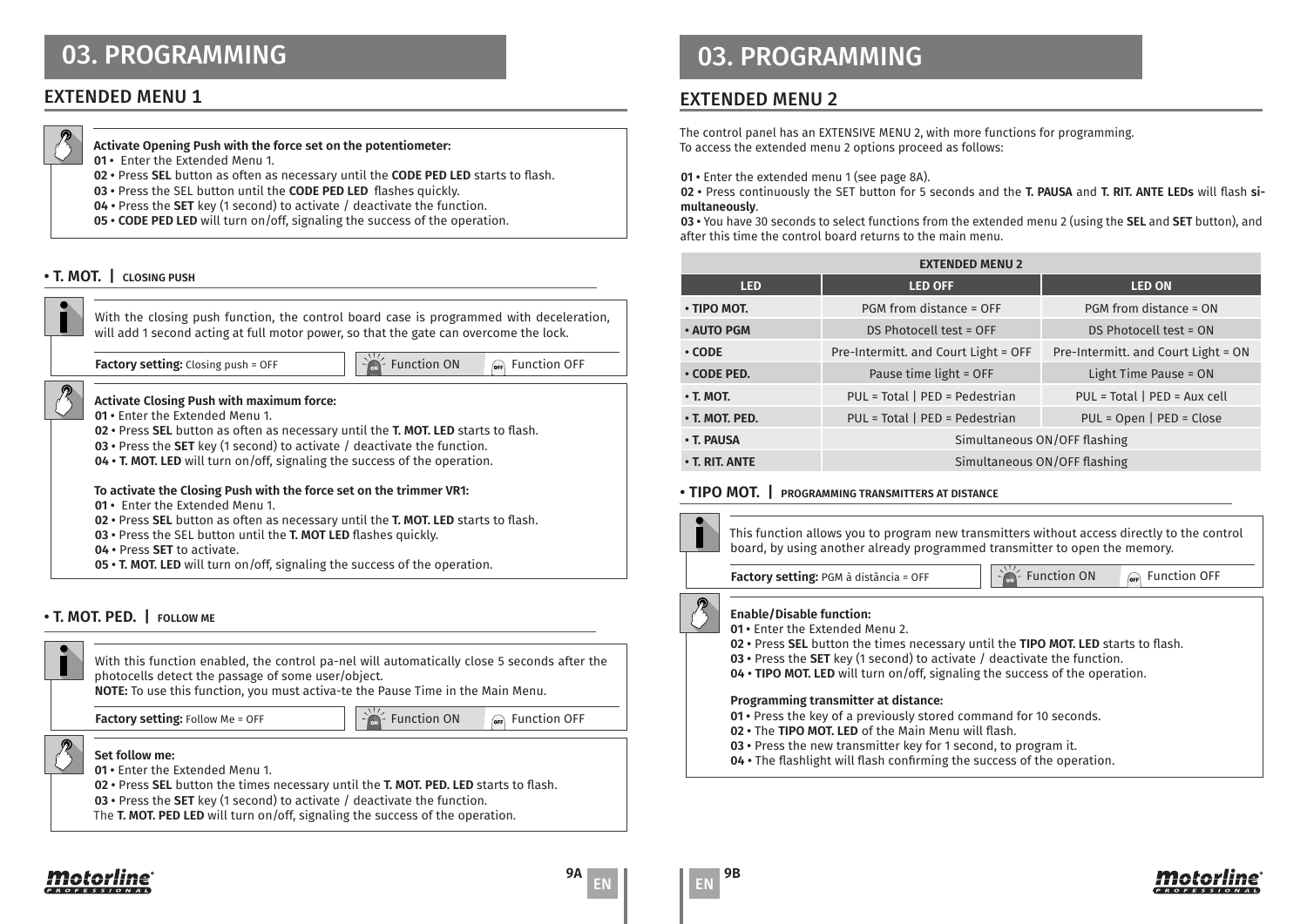## EXTENDED MENU 2

#### **• AUTO PGM | PHOTOCELL TEST (DS CONNECTION)**



П

With this function, you can test the connection of photocells. With the function on, whenever you receive an opening order, there is a momentary interruption in powering the photocells and a pulse is sent to test the connection.

If it does not work in this way, there is a problem in the connection between the photocells and the control panel.

**Factory setting:** DS Photocell test = OFF

```
Function ON Function OFF
```
**02 •** Press **SEL** button the times necessary until the **AUTO PGM LED** starts to flash. **03 •** Press the **SET** key (1 second) to activate / deactivate the function. **04 • AUTO PGM LED** will turn on/off, signaling the success of the operation.

If you do not connect photocells to the DS input, you must make a shunt between COM and DS (09 and 11) and this Photocell Test must be deactivated.

#### **• CODE | PRE-INTERMITTENCE / COURTESY LIGHT**

**Pre-blinking operation:** The Blinking LAMP output is activated 3 seconds before the automatism starts any movement.

**Courtesy Light Operation:** The Intermittent LAMP output is activated whenever it receives an opening order, and remains active for 3 minutes.

**Factory setting:** Pre-Intermitt. and Court Light = OFF

Function ON **Function OFF** 

### **Enable Pre-fire (LED on):**

**01 •** Enter the Extended Menu 2.

**02 •** Press **SEL** button the times necessary until the **CODE LED** starts to flash. **03 •** Press the **SET** key (1 second) to activate / deactivate the function.

#### **Turn on the Courtesy Light (LED lit):**

- **01 •** Enter the Extended Menu 2.
- **02 •** Press **SEL** button the times necessary until the **CODE LED** starts to flash.
- **03** Press the **SEL** button one more time and the **CODE LED** will flash rapidly.
- **04 •** Press the **SET** key (1 second) to activate / deactivate the function.

# 03. PROGRAMMING

## EXTENDED MENU 2

#### **• CODE PED | FLASHLIGHT PAUSED**



#### **• T. MOT. | FUNC. PED = PEDESTRIAN OPENING OR AUX PHOTOCELL**

**Factory setting: PUL = Total | PED = Pedestrian 01 •** Enter the Extended Menu 2. **02 •** Press **SEL** button the times necessary until the **LED T. MOT** starts to flash. 03 **•** If you want to set this input with the AUX1 Cell, press the SET key once to activate. When enabled, this function changes the operation of the PED input for auxiliary photocell use. The **LED T. MOT** lit indicates that the auxiliary input for photocells is selected, the **LED**  off indicates that the PED / DS input is being selected (this circuit becomes a N.C. circuit).  $\widehat{f}$  Function ON  $\widehat{f}$  Function OFF

If you want to set this input as the AUX2 cell, press the **SEL** key again to the **T. MOT LED** blink rapidly, and then press **SET** once to activate.

**04 • T. MOT LED** will turn on/off, signaling the success of the operation.

#### **• T. MOT. PED. | FUNC. PULL AND PED = TOTAL/PEDESTRIAN OR OPEN/CLOSE**



- **03 •** Press the **SET** key (1 second) to activate / deactivate the function.
- **04 • T. MOT PED LED** will turn on/off, signaling the success of the operation.



**10A 10B** EN EN

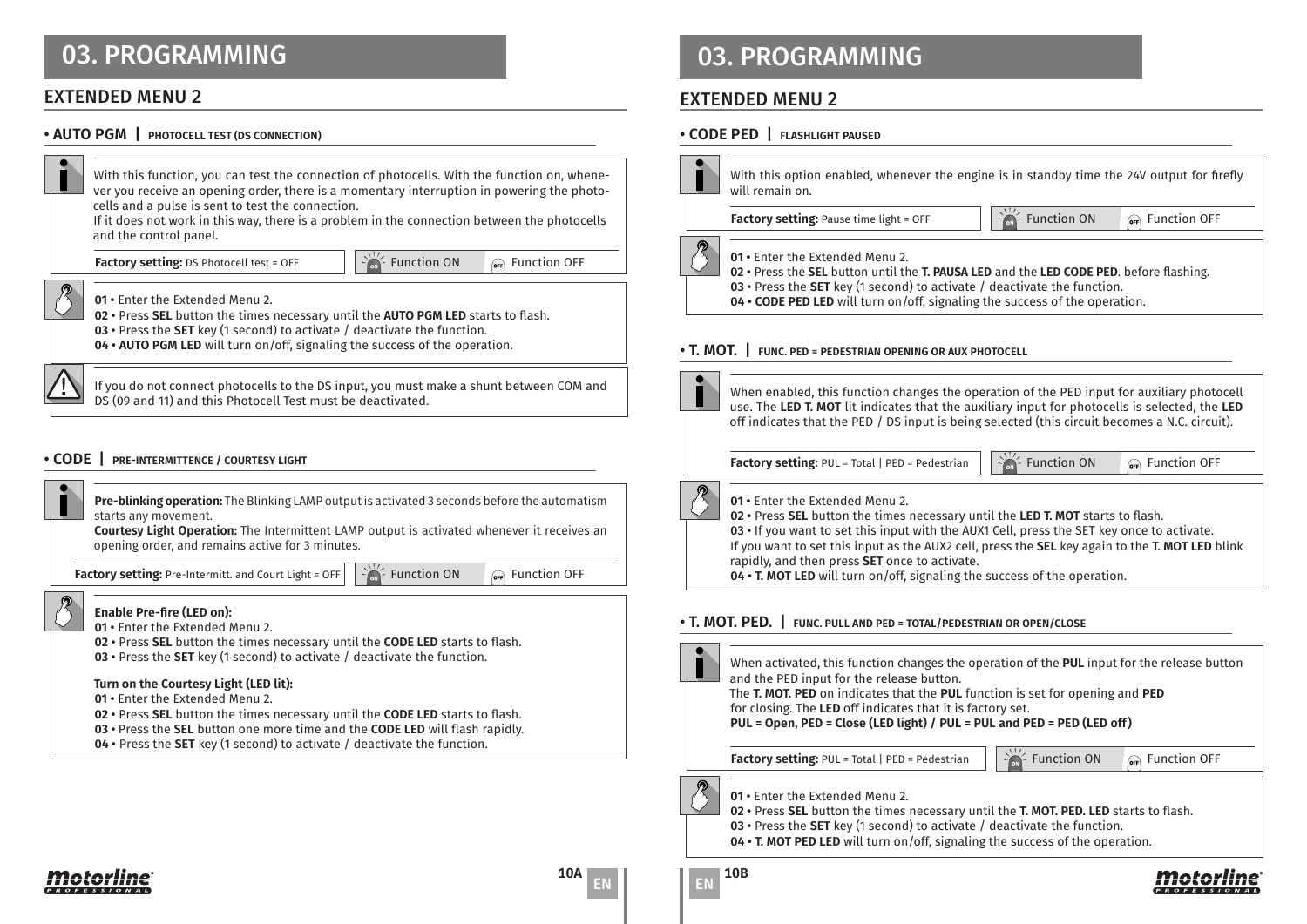## EXTENDED MENU 3

ì Extensive menu 3 allows you to set the speed of the motor slowdown. **Factory setting:** Level 3  $\Omega$ Access Extension Menu 3: **01 •** Access the extended menu 1 (page 8A). **02 •** Access the extended menu 2 (page 9B). 03 **•** Press **SET** continuously for 5 seconds and the **T. PAUSA** and **T. RIT ANTE LED** will flash alternately. They then blink simultaneously and have 30 seconds to set the speed. Change speed level: In the images you can identify the LEDs that light up and flash on each level: **EXAMPLE UP BLINK** SOSOS  $\overline{\mathbf{6}}$ **THE MOT.**  $\sqrt{2}$ **LEVEL LEVEL LEVEL LEVEL LEVEL LEVEL** $\mathsf{S}\mathsf{F}$ SEI SF. Use the **SEL** key to toggle between the Use the **SET** key to confirm the level 6 levels. you want. Example: if you select level 3, the **TIPO**  The LEDs of the selected level will **MOT LED** will and **AUTO PGM** will light remain on for 30 seconds. up and the CODE LED will flash.

## RESET OF CONTROL BOARD



To restore factory settings, press **SEL** and **SET** keys at the same time until all LEDs light up. When the keys are released they will go off, the operation will be completed.

# motorline®

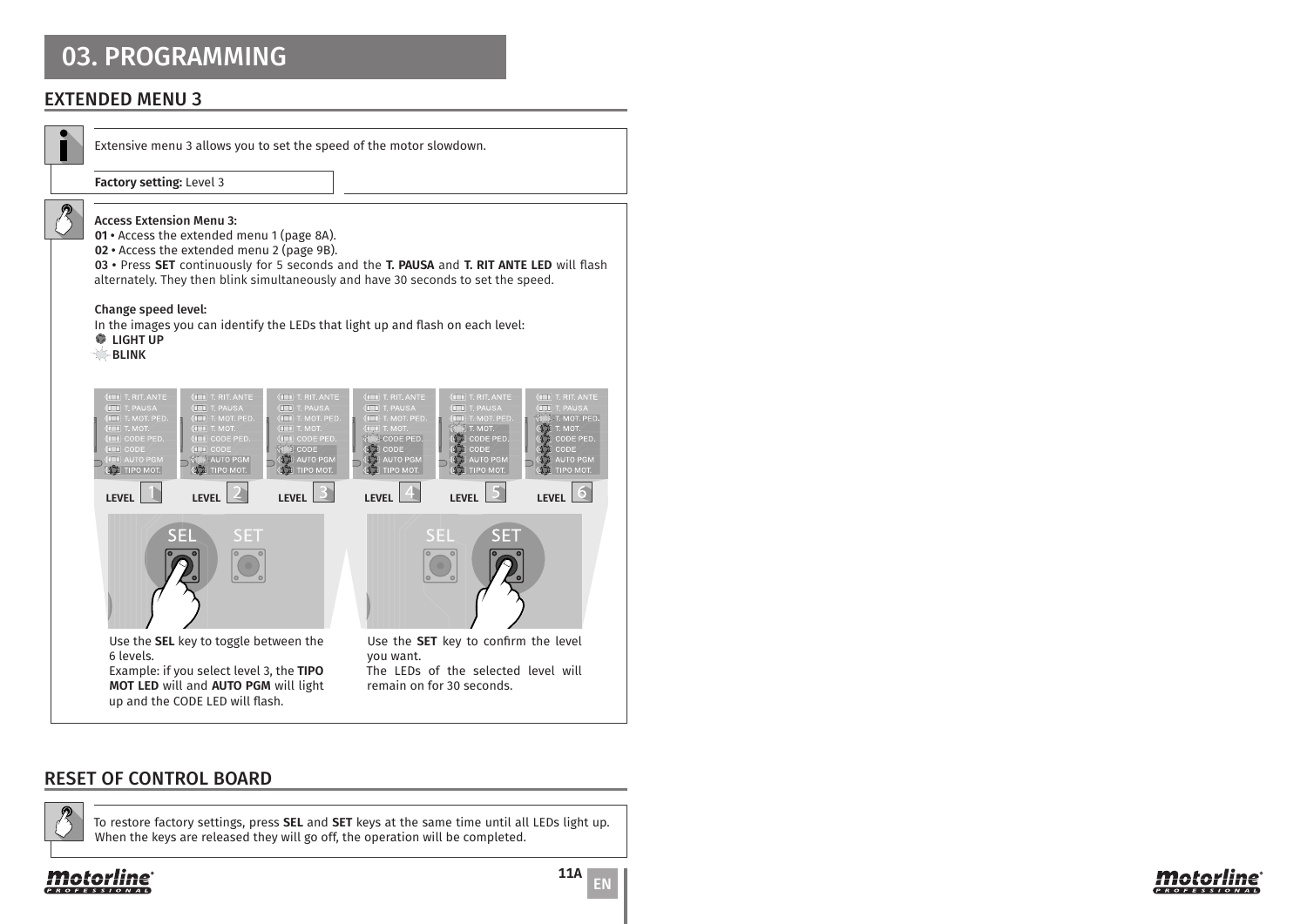# 04. CONNECTION SCHEME

## COMPONENT'S CONNECTION TO THE CONTROL BOARD



motorline